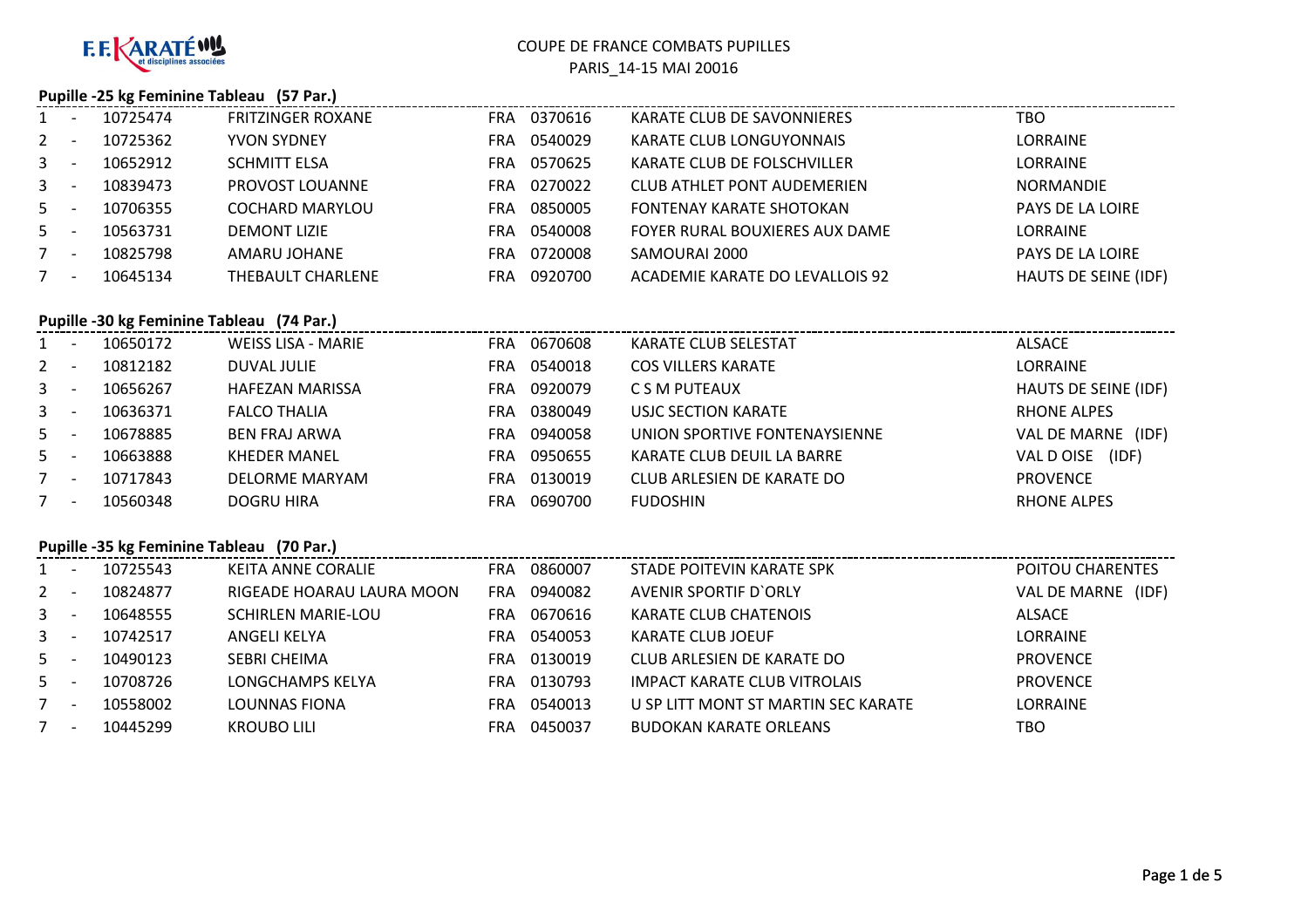

### **Pupille -40 kg Feminine Tableau (43 Par.)**

| 1            |                          | 10840366 | <b>OZSERTTAS ZERA JADE</b> | <b>FRA</b> | 0940611 | K O S VILLENEUVE               | VAL DE MARNE (IDF)   |
|--------------|--------------------------|----------|----------------------------|------------|---------|--------------------------------|----------------------|
| $2^{\circ}$  | <b>11</b>                | 10665948 | ABOUDOU ANYSSA             | FRA        | 0950034 | ASS AMICALE SPORTIVE SARCELLES | VAL D OISE<br>(IDF)  |
| $\mathbf{3}$ |                          | 10636240 | <b>ALEMANY ANNE</b>        | <b>FRA</b> | 0890013 | KARATE CLUB STCLEMENT          | <b>BOURGOGNE</b>     |
| $3^{\circ}$  | <u>. на та</u>           | 10535238 | THOMAS LOU ANN             | <b>FRA</b> | 0280012 | K CL DE CHATEAUDUN             | тво                  |
| $5 -$        |                          | 10641329 | SCOLARI LEA                | <b>FRA</b> | 0740056 | ANNECY KARATE                  | <b>RHONE ALPES</b>   |
| $5 -$        |                          | 10466049 | ZIMMERMANN CLEMENCE        | <b>FRA</b> | 0540062 | <b>KARATE DO LONGWY</b>        | <b>LORRAINE</b>      |
| 7            | $\overline{\phantom{a}}$ | 10555119 | <b>BEAUPERE INES</b>       | <b>FRA</b> | 0180003 | <b>FUDO SHIN KARATE DO</b>     | TBO                  |
|              | <b>.</b>                 | 10563216 | RADJE SOUDA                | <b>FRA</b> | 0770630 | KARATE CLUB LA FERTE GAUCHER   | SEINE ET MARNE (IDF) |

# **Pupille -45 kg Feminine Tableau (24 Par.)**

| 1       |     | 10669427 | LAHOU SAFIA               | FRA        | 0920085 | SHOTOKAN KARATE CLUB DE VILLENEUVE LA GARENNE | HAUTS DE SEINE (IDF)    |
|---------|-----|----------|---------------------------|------------|---------|-----------------------------------------------|-------------------------|
| $2 -$   |     | 10549965 | ABDESSELEM SILYA          | FRA        | 0130019 | CLUB ARLESIEN DE KARATE DO                    | <b>PROVENCE</b>         |
| $3 - 5$ |     | 10869515 | EL JIRARI SOFIA           | FRA        | 0460615 | KARATE CLUB WADO-RYU CASTELNAUDAIS            | <b>MIDI PYRENEES</b>    |
| $3 -$   |     | 10875118 | KADIRIC NEJRA             | FRA        | 0250032 | KARATE CLUB BETHONCOURT                       | <b>FRANCHE COMTE</b>    |
| $5 -$   |     | 10580864 | <b>DAOUDI LOUISE</b>      | FRA        | 0920661 | KARATE CLUB CHAVILLE                          | HAUTS DE SEINE (IDF)    |
| $5 -$   |     | 10572985 | <b>JEANVILLIER MAELYS</b> | <b>FRA</b> | 0910077 | ETAMPES TEAM INTERNATIONAL KARATE             | (IDF)<br><b>ESSONNE</b> |
| $7 -$   |     | 10457092 | LE GUILLOUX MAIWENN       | FRA        | 0560023 | <b>STIREN LANGUIDIC</b>                       | <b>BRETAGNE</b>         |
| 7       | - - | 10595152 | <b>BOUDJEFRIOU CELIA</b>  | FRA        | 0830063 | <b>KARATE CLUB GARDEEN</b>                    | <b>COTE D AZUR</b>      |

## **Pupille 45 et + kg Feminine Tableau (16 Par.)**

|                | ruping $\rightarrow$ ct $\rightarrow$ $\kappa$ remining rabical (10 rai) |          |                         |            |         |                                     |                         |  |  |  |  |
|----------------|--------------------------------------------------------------------------|----------|-------------------------|------------|---------|-------------------------------------|-------------------------|--|--|--|--|
| 1              |                                                                          | 10723149 | DZOGANG NZOGAGNE SARA   | <b>FRA</b> | 0270004 | SAINT MARCEL KARATE                 | <b>NORMANDIE</b>        |  |  |  |  |
| 2              |                                                                          | 10816711 | DE AMORIM PEREIRA ALICE | FRA        | 0540013 | U SP LITT MONT ST MARTIN SEC KARATE | LORRAINE                |  |  |  |  |
| $\mathbf{3}$   |                                                                          | 10465257 | COLOMBEAU DEVA          | FRA.       | 0130019 | CLUB ARLESIEN DE KARATE DO          | <b>PROVENCE</b>         |  |  |  |  |
| $\mathbf{3}$   |                                                                          | 10727317 | <b>BAMBOU MELISSA</b>   | FRA        | 0770621 | AKS MEAUX                           | SEINE ET MARNE (IDF)    |  |  |  |  |
| 5 <sup>7</sup> |                                                                          | 10646092 | <b>WILKOSZ CLARA</b>    | FRA        | 0620010 | KARATE CLUB HENINOIS                | <b>FLANDRE ARTOIS</b>   |  |  |  |  |
| 5              |                                                                          | 10800358 | DALLEAU EVA MARIE       | FRA        | 9740060 | KARATE CLUB DE STE ROSE             | <b>REUNION</b>          |  |  |  |  |
|                |                                                                          | 10819370 | AOUAA INES              | FRA        | 0950034 | ASS AMICALE SPORTIVE SARCELLES      | VAL D OISE<br>(IDF)     |  |  |  |  |
|                | $\overline{\phantom{a}}$                                                 | 10830034 | ABDICHE AMINA           | FRA        | 0910059 | CAMILM                              | (IDF)<br><b>ESSONNE</b> |  |  |  |  |
|                |                                                                          |          |                         |            |         |                                     |                         |  |  |  |  |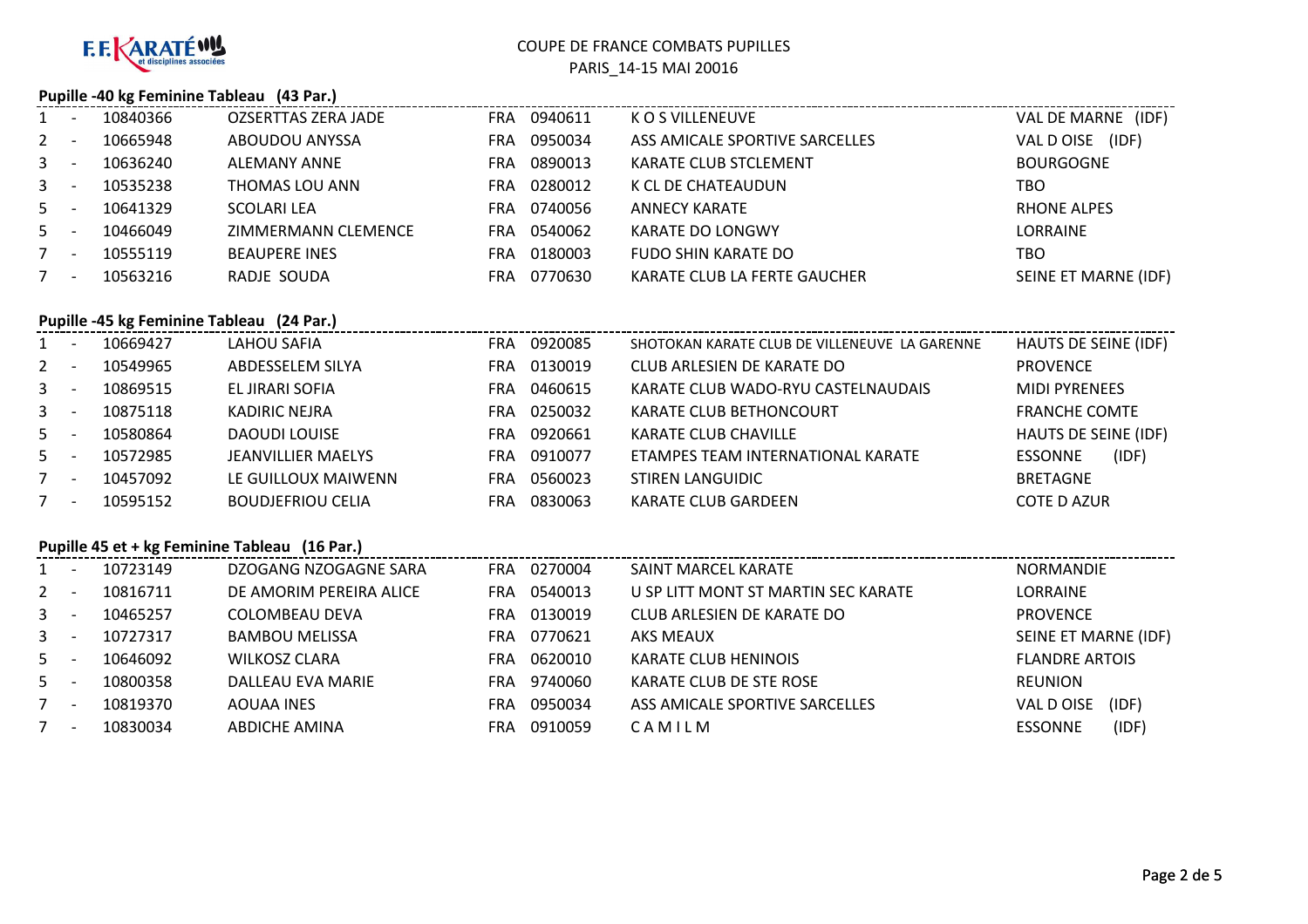

### **Pupille -25 kg Masculin Tableau (76 Par.)**

| $1 \quad$    | 10639449 | <b>MOUCHAILO ENZO</b>   | FRA.       | 0670615 | ECOLE DE KARATE STRASBOURG          | ALSACE               |
|--------------|----------|-------------------------|------------|---------|-------------------------------------|----------------------|
| $2^{\circ}$  | 10625882 | <b>ERNWEIN THOMAS</b>   | FRA        | 0310040 | SAINT LYS OLYMPIQUE KARATE          | <b>MIDI PYRENEES</b> |
| $\mathbf{3}$ | 10878731 | LAMBOT GASPARD          | FRA.       | 0540006 | <b>KARATE CLUB DE CRUSNES</b>       | LORRAINE             |
| $\mathbf{3}$ | 10493780 | DE BARROS DORIANN       | FRA        | 0950034 | ASS AMICALE SPORTIVE SARCELLES      | VAL D OISE<br>(IDF)  |
| $5 -$        | 10556260 | MANSOURI RAYAN ABDELLAH | FRA        | 0210018 | ARTS MARTIAUX DE CHENOVE            | <b>BOURGOGNE</b>     |
| $5 -$        | 10753500 | <b>SERROUKH WAIL</b>    | FRA.       | 0010607 | KARATE CLUB ARBENT MARCHON          | <b>RHONE ALPES</b>   |
|              | 10885580 | MADLI YALI              | <b>FRA</b> | 0760633 | DOJO 76                             | <b>NORMANDIE</b>     |
|              | 10789320 | ARJONA ESTEBAN          | FRA        | 0540013 | U SP LITT MONT ST MARTIN SEC KARATE | LORRAINE             |
|              |          |                         |            |         |                                     |                      |

### **Pupille -30 kg Masculin Tableau (101 Par.)**

| $1 -$       |                          | 10478948 | RAZAFIMAHERY R AY        | FRA.       | 0920704 | INSTITUT DE GOJURYU KENKYUKAI DE FRANCE | HAUTS DE SEINE (IDF)  |
|-------------|--------------------------|----------|--------------------------|------------|---------|-----------------------------------------|-----------------------|
| $2 -$       |                          | 10521533 | <b>ADJI MELVYNE</b>      | <b>FRA</b> | 0940026 | <b>CLUB BUDOKAN THIAIS</b>              | VAL DE MARNE (IDF)    |
| $3^{\circ}$ | - -                      | 10619116 | KAJTAZI AMINE            | <b>FRA</b> | 0490612 | <b>KARATE TIMING EVOLUTION</b>          | PAYS DE LA LOIRE      |
| $3 -$       |                          | 10633419 | ZHENG EDDY               | <b>FRA</b> | 0920028 | LEVALLOIS SPORTING CLUB                 | HAUTS DE SEINE (IDF)  |
| $5 -$       |                          | 10651834 | <b>THO JULIEN</b>        | <b>FRA</b> | 0810008 | SEIKEN KARATE CLUB                      | <b>MIDI PYRENEES</b>  |
| $5 -$       |                          | 10641801 | <b>TORTOSA DORIAN</b>    | <b>FRA</b> | 0380049 | USJC SECTION KARATE                     | RHONE ALPES           |
|             | $\overline{\phantom{a}}$ | 10721793 | <b>HENRIETTE MATTHIS</b> | <b>FRA</b> | 9740681 | KARATE SHOTO CL DE BRAS PANON           | <b>REUNION</b>        |
| 7           | $\overline{\phantom{a}}$ | 10610779 | <b>LANDY QUENTIN</b>     | <b>FRA</b> | 0590063 | TSUKI KARATE CLUB ANZIN VALENCIENNES    | <b>FLANDRE ARTOIS</b> |

## **Pupille -35 kg Masculin Tableau (87 Par.)**

|       | Pupine -35 kg iviasculin Tableau (87 Par.) |          |                            |            |         |                                             |                          |  |  |  |  |
|-------|--------------------------------------------|----------|----------------------------|------------|---------|---------------------------------------------|--------------------------|--|--|--|--|
| 1     |                                            | 10571593 | <b>BELABASS YOUNESS</b>    | FRA        | 0570636 | ECOLE KARATE TRADITIONNEL MONTIGNY LES METZ | LORRAINE                 |  |  |  |  |
| $2 -$ |                                            | 10455062 | <b>MERIENNE PIERRE</b>     | FRA.       | 0530002 | LAVAL KARATE 53                             | PAYS DE LA LOIRE         |  |  |  |  |
| $3 -$ |                                            | 10410178 | <b>BEN HAMDA KILYAN</b>    | <b>FRA</b> | 0770738 | JEUNES KARATEKAS DE MEAUX                   | SEINE ET MARNE (IDF)     |  |  |  |  |
| $3 -$ |                                            | 10460253 | <b>DONA KENZY</b>          | FRA.       | 0940026 | <b>CLUB BUDOKAN THIAIS</b>                  | VAL DE MARNE (IDF)       |  |  |  |  |
| $5 -$ |                                            | 10711848 | <b>BOUCHETTAT J YACINE</b> | <b>FRA</b> | 0930043 | <b>ESP SP STAINS</b>                        | SEINE ST DENIS (IDF)     |  |  |  |  |
| $5 -$ |                                            | 10509798 | <b>BEN LETAIEF YASSINE</b> | <b>FRA</b> | 0780100 | KARATE CLUB DE BEYNES                       | (IDF)<br><b>YVELINES</b> |  |  |  |  |
| 7     | $\overline{\phantom{a}}$                   | 10655784 | NDOKO KEYE GERALD          | <b>FRA</b> | 0930080 | KCVO                                        | SEINE ST DENIS (IDF)     |  |  |  |  |
| 7     | $\overline{\phantom{a}}$                   | 10643581 | LACOSTE JULIEN             | <b>FRA</b> | 0910070 | <b>CLUB YERROIS ARTS MARTIAUX</b>           | (IDF)<br><b>ESSONNE</b>  |  |  |  |  |
|       |                                            |          |                            |            |         |                                             |                          |  |  |  |  |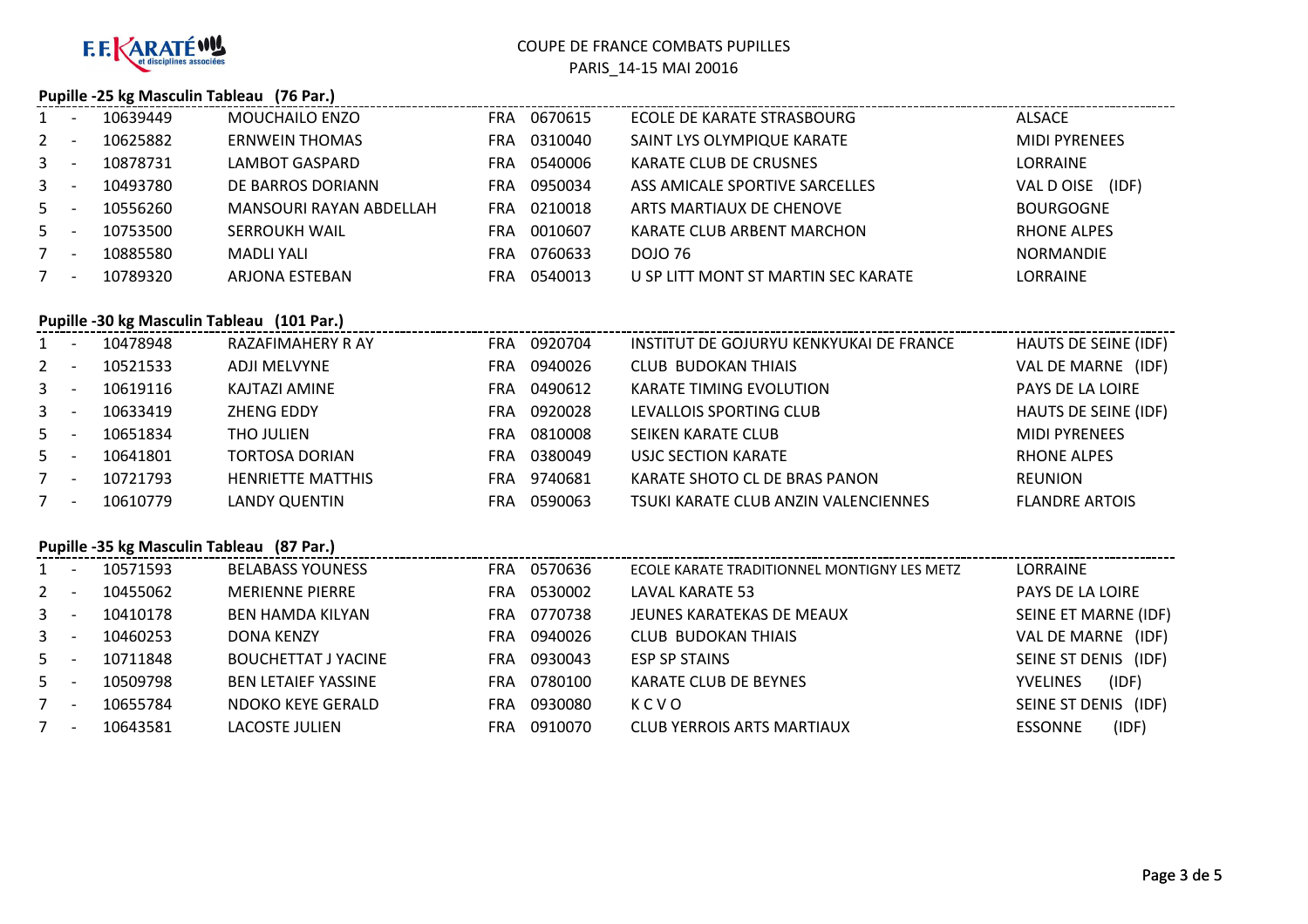

#### **Pupille -40 kg Masculin Tableau (64 Par.)**

|                | 10629406 | <b>TADJER ADAM</b>   | <b>FRA</b> | 0950086 | AMICAL CLUB SPORTIF CORMEILLAI | (IDF)<br>VAL D OISE     |
|----------------|----------|----------------------|------------|---------|--------------------------------|-------------------------|
| $2^{\circ}$    | 10578652 | <b>MERZOUG ILYES</b> | FRA        | 0670615 | ECOLE DE KARATE STRASBOURG     | <b>ALSACE</b>           |
| 3 <sup>1</sup> | 10746623 | <b>LAURET PIERRE</b> | FRA        | 0310009 | <b>KARATE CLUB CAZERES</b>     | <b>MIDI PYRENEES</b>    |
| $\mathbf{3}$   | 10734243 | <b>SIBY MATYS</b>    | FRA        | 0830082 | KARATE CLUB CABASSOIS          | <b>COTE D AZUR</b>      |
| $5 -$          | 10649822 | <b>BALTIN YOAN</b>   | FRA        | 0930039 | EPPG PRE ST GERVAIS            | SEINE ST DENIS<br>(IDF) |
| $5 -$          | 10639915 | MILLETRE KILIAN      | FRA        | 0130786 | YASURAGI KARATE DO EYGUIERIEN  | <b>PROVENCE</b>         |
| $7^{\circ}$    | 10719653 | NGUENDE WARREN       | FRA        | 0770738 | JEUNES KARATEKAS DE MEAUX      | SEINE ET MARNE (IDF)    |
|                | 10817818 | HANAFI SALMANE       | FRA        | 0340712 | <b>FRONTIGNAN KARATE CLUB</b>  | LANGUEDOC ROUSSILLON    |
|                |          |                      |            |         |                                |                         |

#### **Pupille -45 kg Masculin Tableau (33 Par.)**

|              | <b>11</b>                | 10891029 | AKOUAN PHARELLE WILSON  | <b>FRA</b> | 0110634 | PHARELLE BUDO CLUB                | LANGUEDOC ROUSSILLON    |
|--------------|--------------------------|----------|-------------------------|------------|---------|-----------------------------------|-------------------------|
| $2^{\circ}$  | <b>.</b>                 | 10803692 | <b>CLAIRET SANO</b>     | FRA        | 0840640 | MUAY THAI KARATE DO               | <b>PROVENCE</b>         |
| 3            |                          | 10637943 | <b>MAHBOUBA ADEL</b>    | <b>FRA</b> | 0450017 | SECTION KARATE J3 SPORTS AMILLY   | TBO                     |
| $\mathbf{3}$ |                          | 10803894 | <b>PAULO RAPHAEL</b>    | FRA        | 9740739 | SANS SOUCI KARATE DO              | REUNION                 |
| $5 -$        |                          | 10679203 | DUPONT PIERRE EDOUARD   | <b>FRA</b> | 0440034 | KARATE TAI PORNICHETIN            | <b>PAYS DE LA LOIRE</b> |
| 5            |                          | 10456214 | <b>BENOIT THOMAS</b>    | FRA        | 0910077 | ETAMPES TEAM INTERNATIONAL KARATE | (IDF)<br><b>ESSONNE</b> |
|              | $\overline{\phantom{a}}$ | 10718327 | SAVINI UGO              | FRA        | 0570048 | KARATE DO BOULANGE                | <b>LORRAINE</b>         |
|              | $\overline{\phantom{a}}$ | 10489825 | <b>VAUTHIER MARCEAU</b> | FRA        | 0890604 | TREIGNY WADO KAI                  | <b>BOURGOGNE</b>        |
|              |                          |          |                         |            |         |                                   |                         |

## **Pupille -50 kg Masculin Tableau (20 Par.)**

|                | Pupine -50 kg iviascum Tableau (20 Par.) |          |                           |            |         |                                  |                         |  |  |  |  |
|----------------|------------------------------------------|----------|---------------------------|------------|---------|----------------------------------|-------------------------|--|--|--|--|
|                |                                          | 10776662 | JAKUPOVIC ALEM            | <b>FRA</b> | 0570631 | KARATE CLUB DE WOIPPY            | LORRAINE                |  |  |  |  |
| $2^{\circ}$    |                                          | 10814846 | ALI CHERIF OUKACI         | <b>FRA</b> | 0130166 | CL OMNISPORT LE RONIN SEC KARATE | <b>PROVENCE</b>         |  |  |  |  |
| $\mathbf{3}$   |                                          | 10792952 | <b>MFUU DAVY</b>          | <b>FRA</b> | 0930647 | SPORTING KARATE DRANCEEN S K D   | SEINE ST DENIS<br>(IDF) |  |  |  |  |
| $\mathbf{3}$   |                                          | 10712497 | <b>MAHELE AKILY</b>       | <b>FRA</b> | 0910698 | KARATE SHINDOKAI MEREVILLE       | (IDF)<br><b>ESSONNE</b> |  |  |  |  |
| 5 <sup>1</sup> |                                          | 10550354 | AMMARI KYLIAN             | <b>FRA</b> | 0570026 | SPORTING CLUB KARATE FORBACH     | LORRAINE                |  |  |  |  |
| 5              |                                          | 10893194 | AMAIDI ODAY               | <b>FRA</b> | 0440672 | <b>TSUKI KARATE CLUB</b>         | PAYS DE LA LOIRE        |  |  |  |  |
|                |                                          | 10754019 | D ALTERIO FEDERICO DIDIER | <b>FRA</b> | 0910626 | S K B EPINAY SOUS SENART         | <b>ESSONNE</b><br>(IDF) |  |  |  |  |
|                |                                          | 10624466 | <b>CORRE MATHIAS</b>      | FRA        | 0630614 | ECOLE KARATE DO PESCHADOIRES     | <b>AUVERGNE</b>         |  |  |  |  |
|                |                                          |          |                           |            |         |                                  |                         |  |  |  |  |